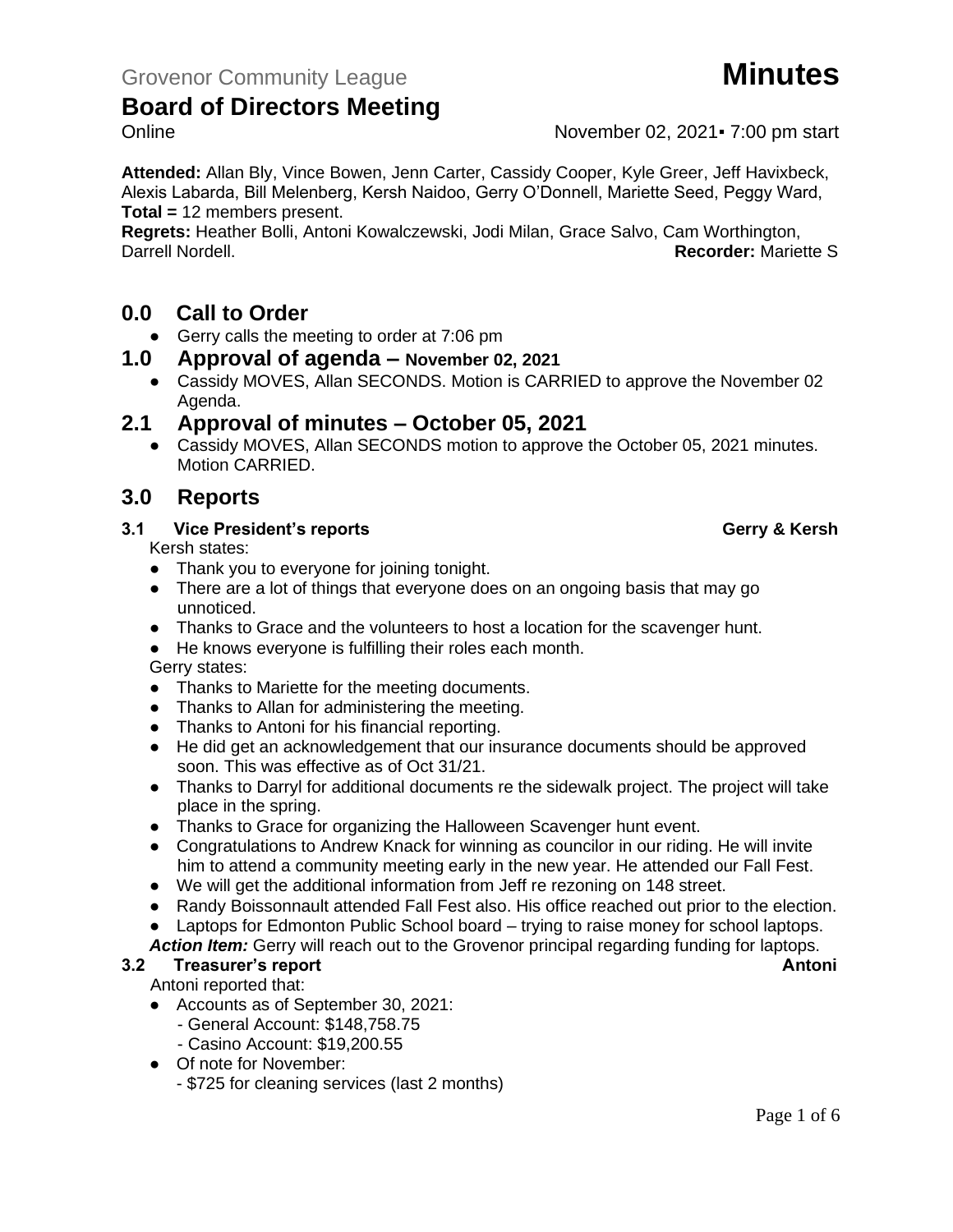Online November 02, 2021 F 7:00 pm start

- \$866.25 for newsletter printing

#### - \$1361 for Fall Fest income

**Board of Directors Meeting**

*Action Item: x*

### **3.3 Civics report Jeff**

Jeff reported that:

- He misread the motion re 148 street. It has not passed in the form it was proposed in.
- A community member ran into Andrew Knack; the motion went back for more work.
- He has reached out to the developers.
- None of the variance notices require our attention.
- Someone wanted to build a semi-detached house with attached garage that was declined at 14826 104 ave. Rear attached garages are not typically allowed in mature neighbourhoods.

● A façade change for the Westgrove shopping centre (14822 Stony Plain Road).

#### **3.4 City of Edmonton** Darrell **Darrell Darrell**

Darrell sent a report, highlights of which include:

- [https://edmonton.us20.list](https://edmonton.us20.list-manage.com/subscribe?u=5f922ca5963499fbe01a51cc0&id=fc8dc5d7bex)[manage.com/subscribe?u=5f922ca5963499fbe01a51cc0&id=fc8dc5d7bex](https://edmonton.us20.list-manage.com/subscribe?u=5f922ca5963499fbe01a51cc0&id=fc8dc5d7bex)
- Link: [https://www.edmonton.ca/programs\\_services/for\\_communities/newsletter](https://www.edmonton.ca/programs_services/for_communities/newsletter) *Action item: x*

### **4.0 Old business**

#### **4.1 Social Events update All Accords Events update All Accords Events All Accords Events All Accords Events All Accords All Accords All Accords All Accords All Accords All Accords All Accords All Accords All Accords All**

Grace stated:

• The scavenger hunt went ahead. There were 10 destinations. *Action Item: x*

#### **4.2 Programs update Cassidy**

Cassidy stated:

- That the egg program is continuing to run for another 10 weeks.
- CSA community supported agriculture.
- A message was sent about winter outdoor cinema. He posted on Facebook to see about interest. Not much interest so far.
- He has posted on Facebook about the eggs. Family Facebook page. He also has put notices in the newsletter.
- To order eggs, best to contact him at [program@grovenor.ca.](mailto:program@grovenor.ca)

#### **4.3 4.3 Facilities status update Allan/Gerry**

Allan reported that:

- He contacted a few companies to deal with the eaves trough. One is booking far in the future; the other hasn't returned messages since meeting him at the hall.
- He will look further into repairs in the spring. Until then he will repair as best he can. *Action item: x*

#### **4.4 Ice Rink planning for 2021-22 season Kyle**

Kyle reported that:

- He is waiting on the weather to start the rink work.
- He and Michael will go down to the rink on Friday and check the boards, do some weed whacking, etc.

Page 2 of 6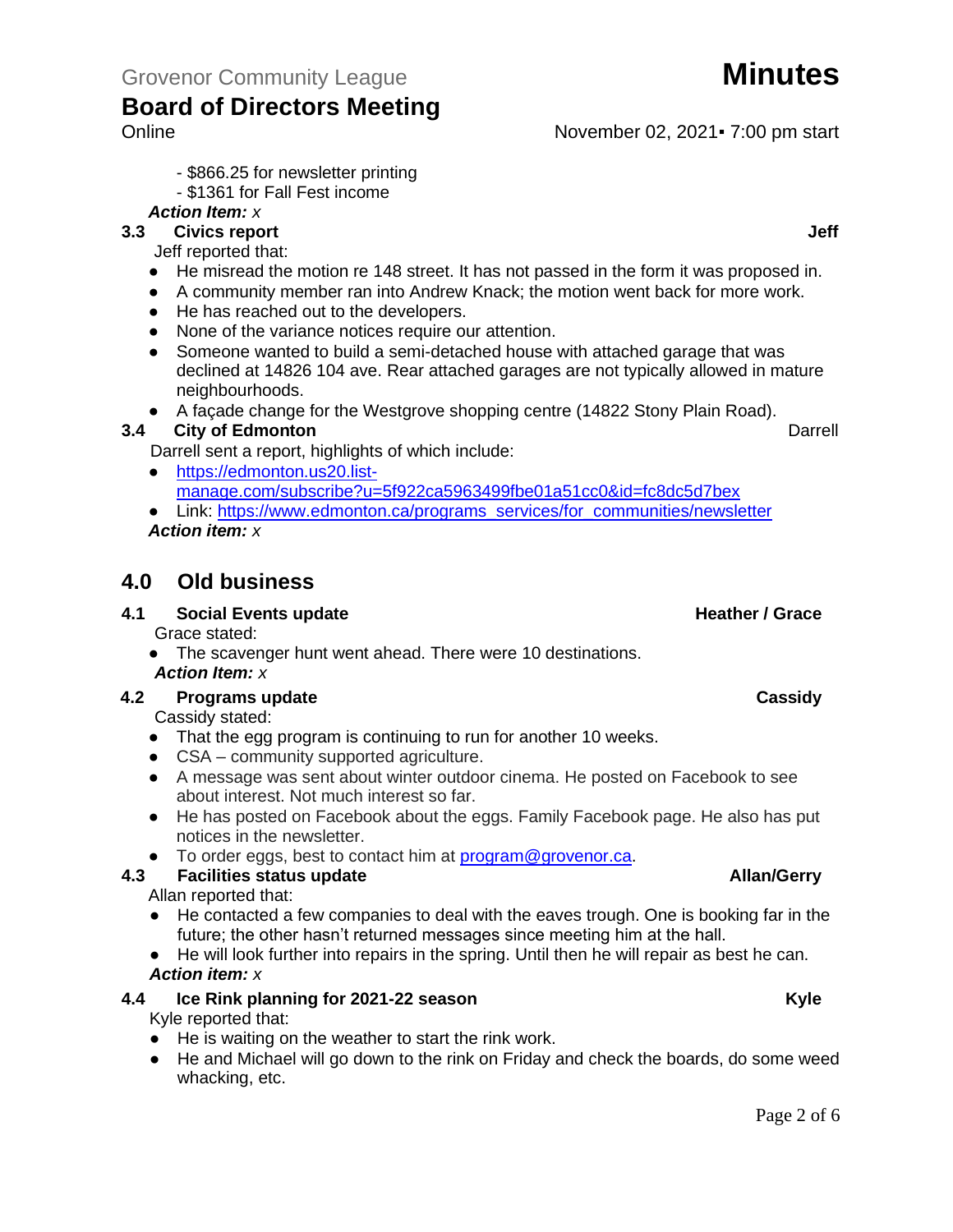Online November 02, 2021 F 7:00 pm start

- November 12 seems to be when the temperature will go down and they may be able to start flooding.
- Kyle has noticed that other rinks, that they are paying more for flooding attendants. Something to consider.
- He has informed Michael that the timesheet will be a little different this year.
- Kyle has assumed we are doing the same as last year, except maybe not have a rink attendant. Discussion ensues. Weekends would be best time to have an attendant if required, but Kyle agreed to monitor to see if it ever becomes a problem like last year.
- Suggested to look for EFCL quidelines.
- We can employ an attendant as deemed necessary.
- Suggested we need to have EFCL signage posted.
- Kersh said he has reached out to Omni sport regarding some loose matting. He is dealing with Riley at Omni Sport.

#### *Action item: To report back from Omni Sport.*

- **4.5 Valley Line LRT & EPCOR infrastructure project Allan** Allan stated:
	- The Valley Line LRT is starting in the west end. We are not really impacted yet.
	- We will be impacted with cut through traffic once access is limited to Stony Plain Rd.
	- A meeting has been scheduled for next week.

#### *Action item: x*

| 4.6 | Google Workplace update | Allan |
|-----|-------------------------|-------|
|     | Allon etatod:           |       |

Allan stated:

- We can probably take Google Workspace off the agenda.
- He does update the website weekly or as needed.
- **4.7 Proposed Rezoning 10212-10220 148 St project status update Jeff** Jeff reported that:
- See above, item 3.3.
- He is hoping they have another meeting with residents.
- *Action Item: x*

#### **4.8 Impact of new AHS / EFC Regulations, Guidelines & Best Practices Gerry/All** Gerry reported:

- We expect that Covid is still going to be with us throughout the winter. But hopefully not as difficult as last year.
- The online application form for short-term rentals has been updated to include the AHS/EFC clause.
- Is there a simple update that can be done for the longer term renters?
- Gerry does review the EFCL guidelines.

#### *Action item: x*

#### **4.9 Grovenor Street Labs update Alex/David**

Alex stated:

- Alex joined late and said he has not heard from David.
- It appears not much has moved along with this. Jeff requested to be in the loop.
- An article for the newsletter was suggested last time.
- Allan did give David a Grovenor.ca email address to give it more of a community base. *Action item: x*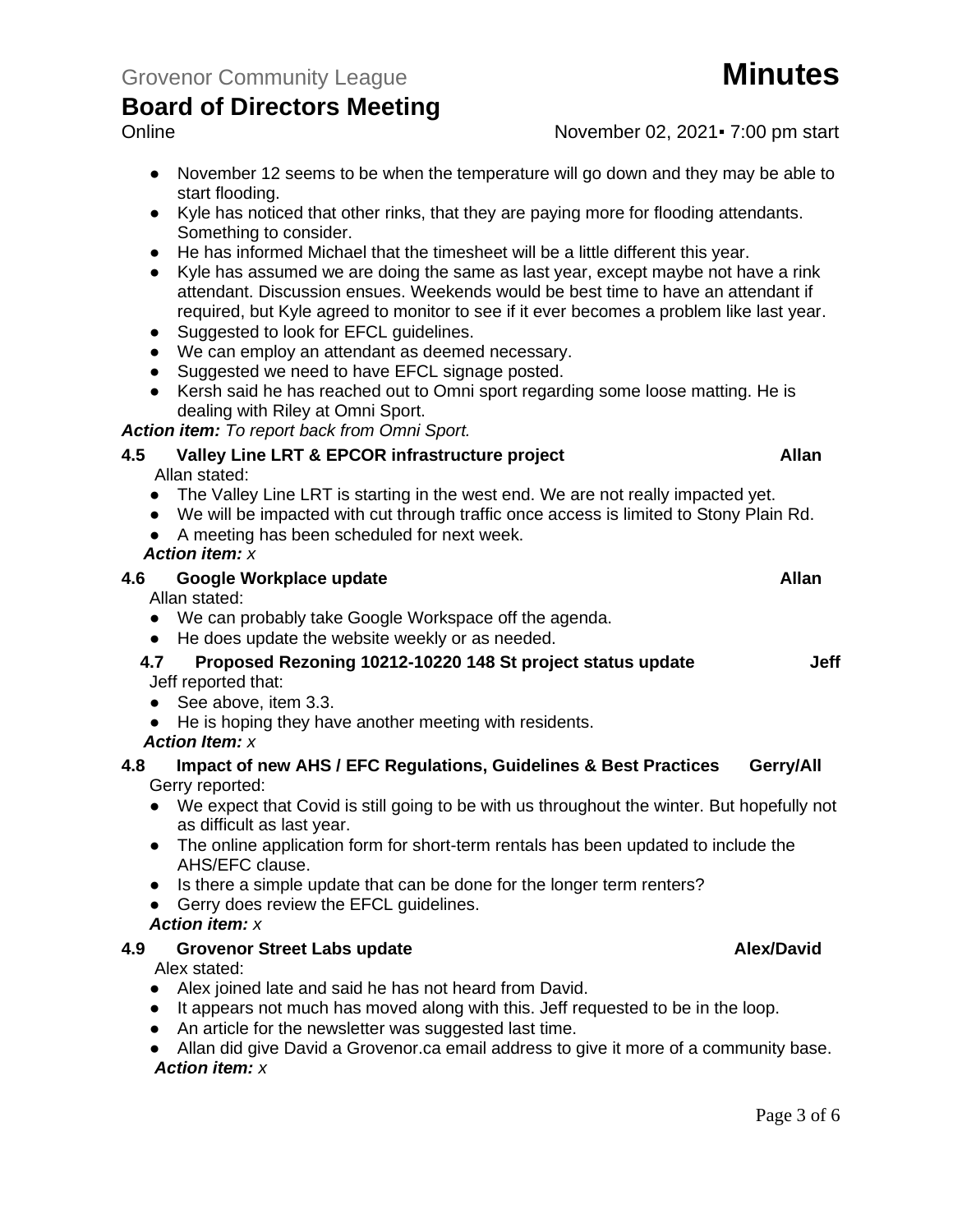#### **4.10 Grow Forward Garden update Jodi**

Jodi absent; no report

● May want to consider bringing back the rain barrels at the rec centre so the downspouts and water have a place to go. It appears they were custom rain barrels. *Action item: Gerry to reach out to the City to supply rain barrels in spring*.

#### **4.11 Hall rental agreements Kersh/Gerry/Allan**

Kersh/Gerry/Allan reports:

● Nothing more to report at this time.

#### **4.12 Other old business**

 $\bullet$  n/a

### **5.0 New business**

#### **5.1 Membership numbers update Peggy**

Peggy stated:

- Our big event was during Fall Fest when a lot of memberships were sold. Mostly family or senior memberships. Yet the odd ones continue to trickle in.
- 63 memberships have been sold since Sept 1.
- Peggy checks the new members and sends an email to each saying to come and pick up their skate tags from her.
- People have reached out to her to inquire of their skate tags.

#### **5.2 AGM planning Gerry**

Gerry reported that:

- He will prep the appropriate advertising asap as it is to go out 30 days in advance.
- The date of the AGM will be December 07.
- He will send the advertisement to Bill for printing in the Newsletter. The deadline for submissions is Friday, 26 of November. So, one week in advance of the meeting.
- Kersh and Gerry would like to find volunteers for president or vice president roles to step back into other positions and assist from the background. It would be good to rotate roles to gain a wider depth and breadth.
- We would like to see additional interest from the community. Spread the word.
- Grovenor has a strong board.
- Suggested to focus on social media to get the message out.

*Action Item: Advertise for the board positions on social media.* 

#### **5.3 Casino 2022 Advance dates All**

- We did receive a notification from ALGC to select a date of our choice over the Easter weekend. Not the best choice. But the dates/locations offered were snapped up quickly.
- Strangely they sent information to the old casino coordinator, Rosa.

### **6.0 Action Items update (for items not yet covered)**

- Send timesheet link to Michael.
- Kersh will discuss with Andrew about fireworks at Fall Fest. Keep front and centre. Bring Darrell into the equation.
- Street Labs is ongoing.

Online November 02, 2021 F 7:00 pm start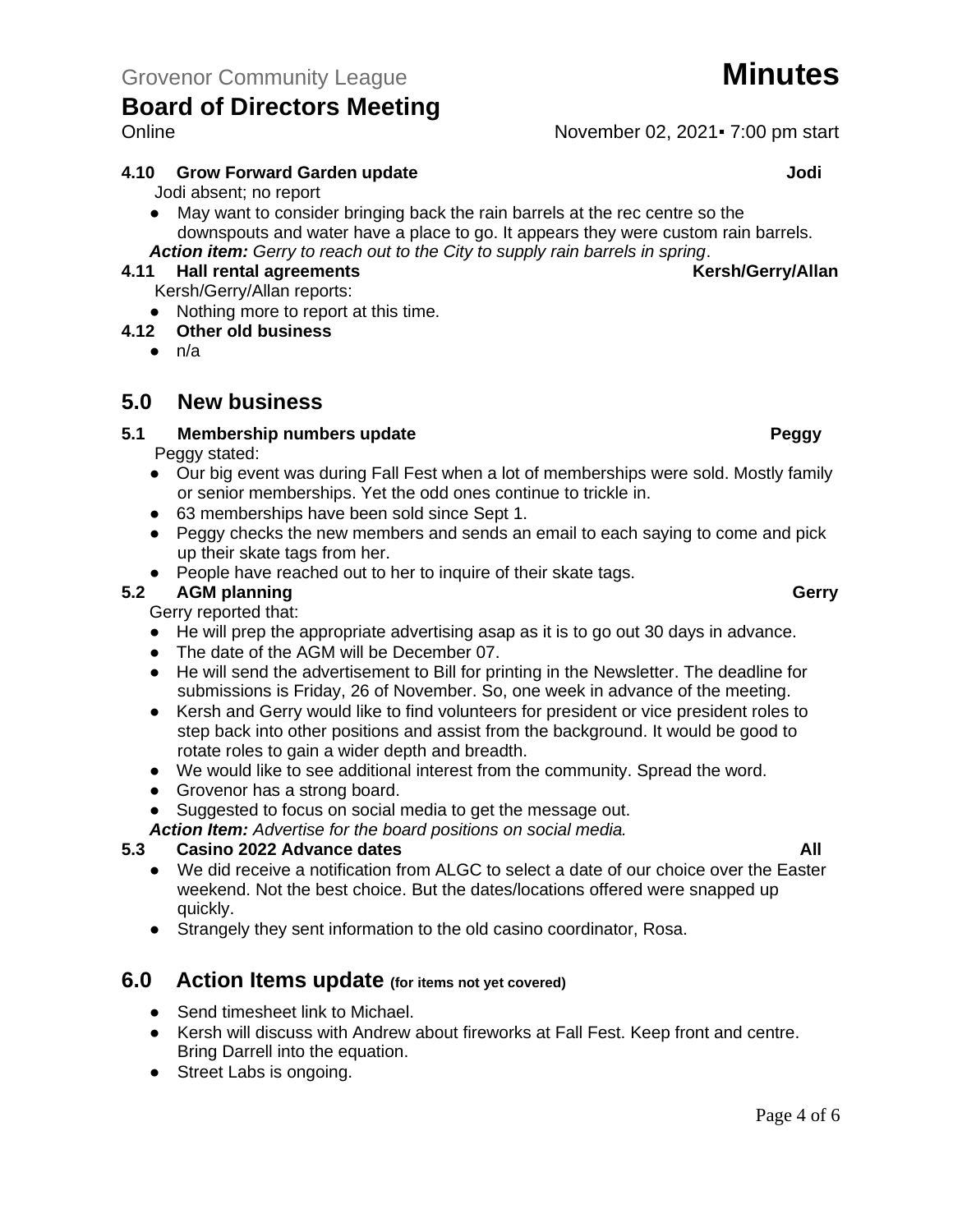Online November 02, 2021 F 7:00 pm start

- The website still has 2020 on it for the Learn to Skate program. It could be on hold. Copy Darrell on the email, it is suggested.
- Cameras at rec centre is on hold.
- Kersh is prodded to provide a new photo.
- No response from SPANN newsletter after 3 emails. Bill is not pursuing. Remove.
- The rink lights are done.
- Upper gate removal should be done soon.
- Fall Fest grant expenditures grant was submitted. We were told we did not meet the minimum expenditure. We did not have a significate number of additional expenditures related to Covid.
- Send Gerry last set of AGM minutes.

### **7.0 Next meeting – January 04, 2022 ▪ 7:00 pm**

#### **Adjourned 8:24 pm**

\*Please see the September Income Statement included below.

# Profit and Loss

#### **Grovenor Community League**

Date Range: Sep 01, 2021 to Sep 30, 2021

| <b>ACCOUNTS</b>                  | Sep 01, 2021<br>to Sep 30, 2021 |
|----------------------------------|---------------------------------|
| Income                           |                                 |
| Advertising Income               | \$300.00                        |
| Fall Fest Income                 | \$1,361.00                      |
| Hall Rental Income               | \$370.00                        |
| Program Income - Membership Dues | \$1,088.86                      |
| <b>Total Income</b>              | \$3,119.86                      |
|                                  |                                 |

|  |  |  | <b>Total Cost of Goods Sold</b> |  |  |
|--|--|--|---------------------------------|--|--|
|--|--|--|---------------------------------|--|--|

| <b>Gross Profit</b>             | \$3,119.86 |
|---------------------------------|------------|
| As a percentage of Total Income | 100.00%    |

\$0.00